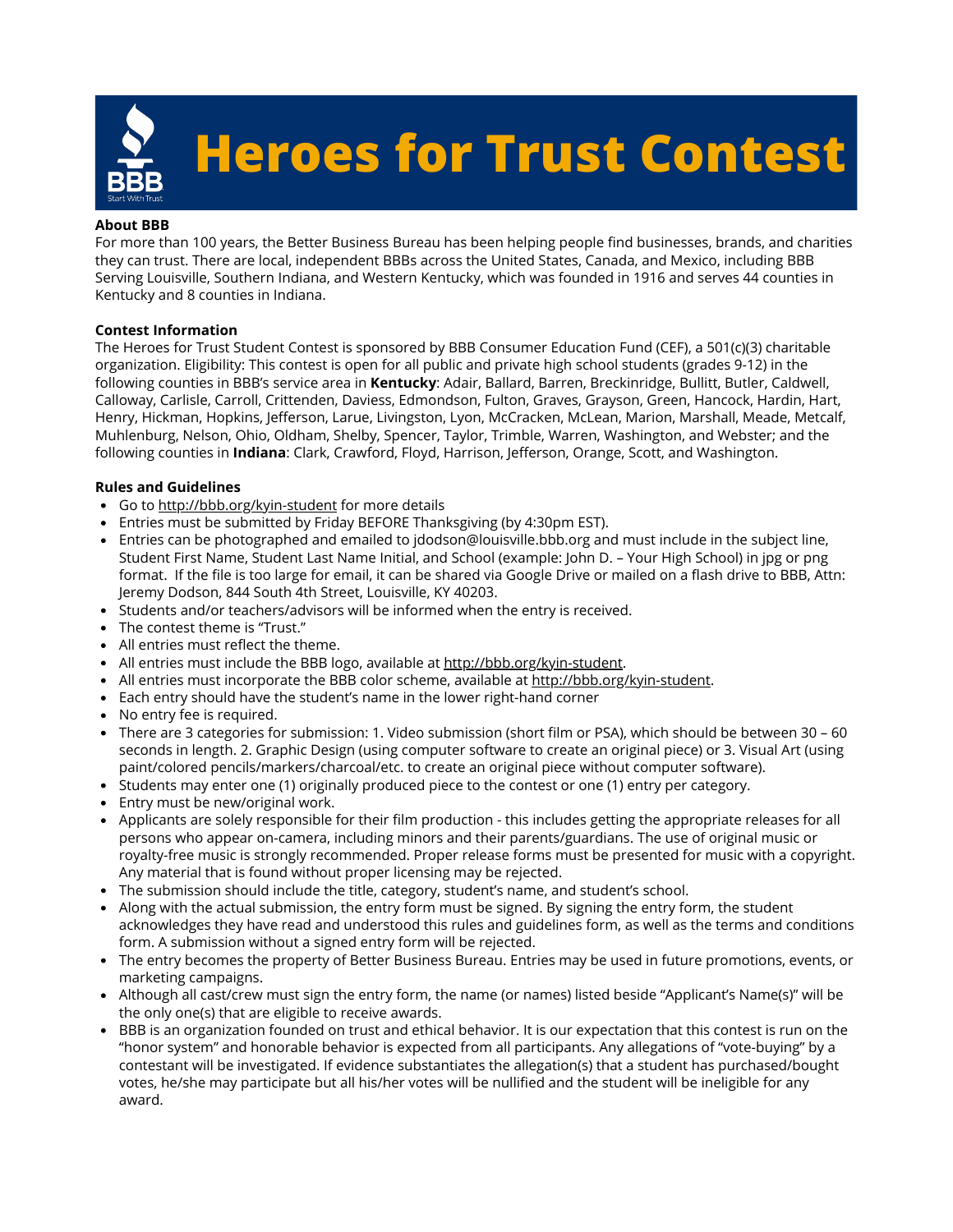

### **Judging & Awards**

- A panel of judges will determine the top winner in each category, based on the following criteria:
- Communication of the theme how well does the entry express the theme of "Trust"
- Creativity/Originality how innovative and artistic is the entry?
- Production how well is the entry directed, edited, written, designed, or laid out?

Prizes will be awarded to the 1st, 2nd, and 3rd place winners in each category. There will also be a "Public's Choice" winner declared through BBB's social media.

Winners and/or teachers/advisors will be notified by email on or by the first Friday of December. First-place students will be recognized at their school sometime in December before Winter Break. Teachers/advisors/principals of winners are encouraged to be available to attend the recognition presentation.

#### **Terms and Conditions**

By entering the Heroes for Trust Student Contest, entrants release and hold the promoter harmless from and against any and all losses, damages, rights, claims, and action. BBB is not responsible for any claim involving copyright, trademark, or royalty infringements related to the work. Applicants are responsible for their own insurance.

By submitting your entry you certify that you are authorized to submit this work and that all clearances and licenses necessary for public display of the work have been granted and agree that you will indemnify and hold harmless the Better Business Bureau for any liabilities and expenses in connection with any claims based on any entry submitted to BBB.

BBB retains the right to accept or decline any entry, for whatever reason, without notice or explanation.

Nudity, profanity, explicit violence, drug use, or references to drug use or anything the committee finds offensive or vulgar are grounds for rejection.

You request BBB evaluate and judge the submitted material.

Entering the competition constitutes permission to use the names and likenesses of the submission for publicity and promotions with no compensation. Additionally, the Entry becomes the property of BBB and may be used in future promotions, events, or marketing campaigns and cannot be returned.

You indemnify BBB, their affiliates, sponsors, employees, and judges of and from any and all claims, loss, or liability that may be asserted against you or incurred by you or any associates, at any time in connection with the submitted work.

By signing the entry form, you acknowledge that you have read the submission guidelines and qualifications and accept all terms of participation in the BBB Student Video/Poster Contest contained herein.

#### **Graphic Design**

For all graphic design entries, the BBB logo and the slogan "Start with Trust" must be used. Each entry should also have the student's name in the lower right-hand corner. Each entry should use the BBB color scheme. Entries can be submitted via email in jpg or png format or mailed on a flash drive. A copy of the logo and color scheme may be obtained from the BBB website at http://bbb.org/kyin-student along with additional information.

#### **Visual Arts**

For all visual art entries, the BBB logo and the slogan "Start with Trust" must be used. Each entry should also have the student's name in the lower right-hand corner. Each entry should use the BBB color scheme. Entries can be submitted via email in jpg or png format or mailed on a flash drive. A copy of the logo and color scheme may be obtained from the BBB website at <http://bbb.org/kyin-student>along with additional information.